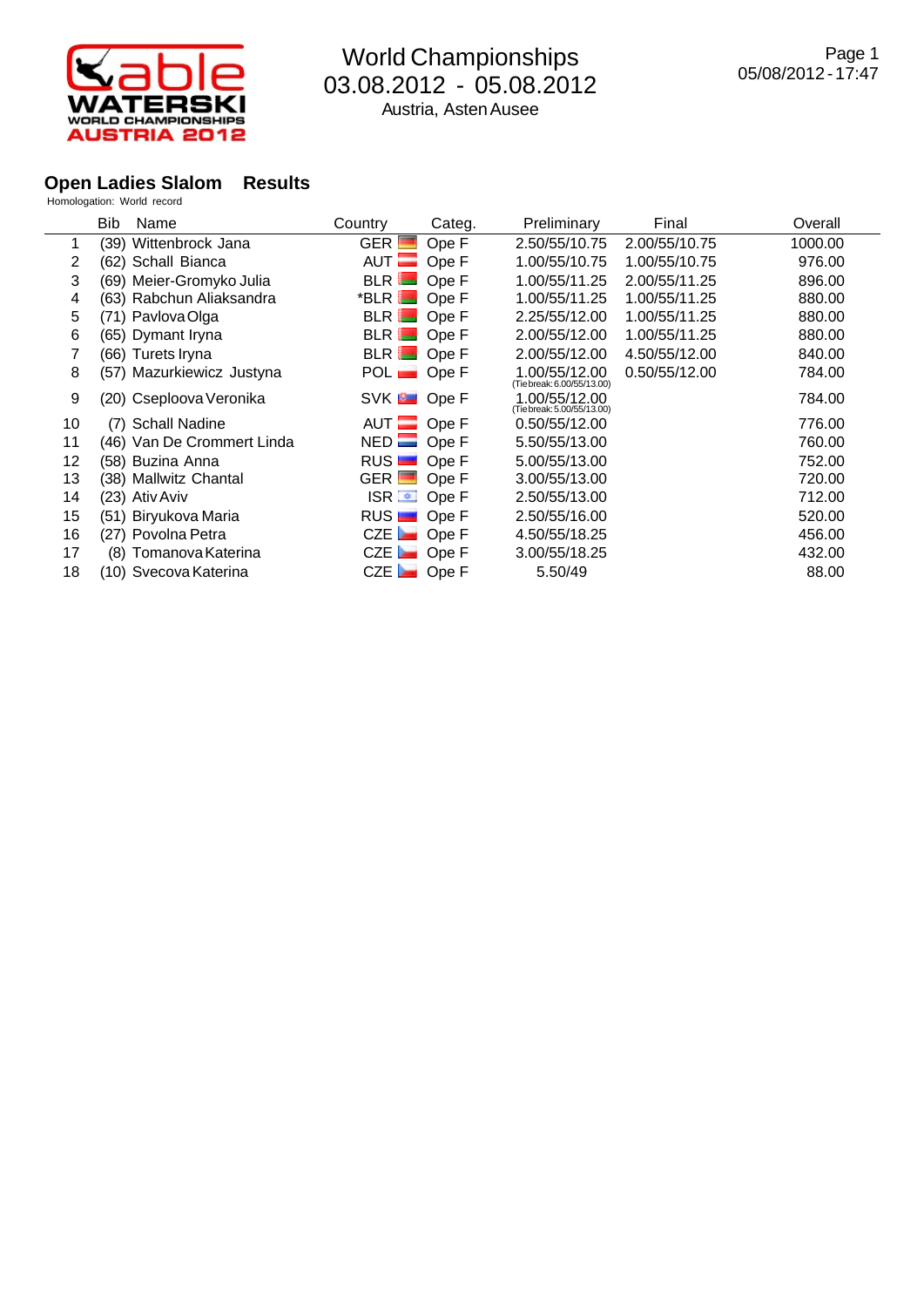

#### **Open Men Slalom Results**

|    | <b>Bib</b><br>Name         | Country                | Categ. | Preliminary   | Final         | Overall |
|----|----------------------------|------------------------|--------|---------------|---------------|---------|
| 1  | (24) Ativ Nadav            | $ISR =$                | Ope M  | 2.50/58/10.25 | 2.00/58/9.75  | 1000.00 |
| 2  | (37) Herrmann Simon        | $GER$ $\Box$           | Ope M  | 3.00/58/10.25 | 3.00/58/10.25 | 932.43  |
| 3  | (68) Papakul Nikita        | BLR                    | Ope M  | 3.00/58/10.25 | 2.00/58/10.25 | 932.43  |
| 4  | (1) Pugstaller Robert      | $AUT$ $\blacksquare$   | Ope M  | 3.50/58/10.25 | 0.50/58/10.25 | 939.19  |
| 5  | (72) Fletcher Solomon      | GBR <b>H</b> Ope M     |        | 3.00/58/11.25 | 0.00/58/10.25 | 891.89  |
| 6  | (25) Shinuk Or             | ISR ■ Ope M            |        | 4.00/58/10.25 | 2.00/58/10.75 | 945.95  |
| 7  | (19) Marcincin Richard     | *SVK <b>B</b> Ope M    |        | 3.00/58/10.75 | 1.00/58/10.75 | 851.35  |
| 8  | (17) Hynek Radovan         | SVK <b>B</b> Ope M     |        | 1.00/58/10.75 | 0.50/58/10.75 | 824.32  |
| 9  | (36) Klein Rene            | $*GER$ $\Box$          | Ope M  | 3.00/58/11.25 | 3.00/58/11.25 | 770.27  |
| 10 | (2) Gerhofer Peter         | AUT $\equiv$           | Ope M  | 3.00/58/11.25 | 2.00/58/11.25 | 770.27  |
| 11 | (4) Vojnic Tomislav-Martin | AUT <b>E</b>           | Ope M  | 6.00/58/11.25 | 1.00/58/11.25 | 810.81  |
| 12 | (45) Schermer Helge        | $*GER$ $\Box$          | Ope M  | 1.00/58/10.75 | 2.50/58/12.00 | 824.32  |
| 13 | (42) Bushyn Siarhei        | BLR                    | Ope M  | 2.50/58/11.25 |               | 763.51  |
| 14 | (52) Borysewicz Kamil      | POL                    | Ope M  | 2.00/58/11.25 |               | 756.76  |
| 15 | (33) Pape Andreas          | $*GER$ $\blacksquare$  | Ope M  | 1.50/58/11.25 |               | 750.00  |
| 15 | (31) Scherer Julian        | $GER$ $\Box$           | Ope M  | 1.50/58/11.25 |               | 750.00  |
| 17 | (16) Hribik Miroslav       | SVK <sup>B</sup> Ope M |        | 1.00/58/11.25 |               | 743.24  |
| 18 | (43) Weiland Christian     | $*GER$ $\Box$          | Ope M  | 0.50/58/11.25 |               | 736.49  |
| 19 | (3) Erlinger Paul          | $*$ AUT $\blacksquare$ | Ope M  | 4.00/58/12.00 |               | 702.70  |
| 20 | (60) Kazek Dawid           | POL <b>D</b> Ope M     |        | 3.00/58/12.00 |               | 689.19  |
| 21 | (50) Morozov Alexey        | RUS <b>D</b> Ope M     |        | 2.00/58/12.00 |               | 675.68  |
| 22 | (12) Chladek Lukas         | CZE Ope M              |        | 1.50/58/12.00 |               | 668.92  |
| 22 | (26) Levy Aviv             | ISR $\equiv$ Ope M     |        | 1.50/58/12.00 |               | 668.92  |
| 22 | (15) Vasko Alexander       | SVK <b>B</b> Ope M     |        | 1.50/58/12.00 |               | 668.92  |
| 25 | (10) Miketa Jan            | CZE Ope M              |        | 0.50/58/12.00 |               | 655.41  |
| 26 | (21) Slimak Nir            | $ISR \equiv$ Ope M     |        | 4.50/58/13.00 |               | 628.38  |
| 27 | (59) Galinowski Jan        | POL Ope M              |        | 2.00/58/13.00 |               | 594.59  |
| 27 | (34) Pech Bjoern           | $GER$ $\Box$           | Ope M  | 2.00/58/13.00 |               | 594.59  |
| 29 | (55) Gruca Marcin          | POL Ope M              |        | 0.00/58/13.00 |               | 567.57  |
| 30 | (18) Szász Jakub           | SVK <b>D</b> Ope M     |        | 5.00/58/14.25 |               | 554.05  |
| 31 | (74) Newman James          | GBREE Ope M            |        | 5.00/58/16.00 |               | 472.97  |
| 32 | (9) Meisner Viktor         | CZE Ope M              |        | 2.50/58/18.25 |               | 358.11  |
| 33 | (30) Stuart Marston        | *GBR <b>He</b> Ope M   |        | 5.00/52       |               | 67.57   |
| 34 | (75) Shuttleworth Adam     | GBR <b>H</b> Ope M     |        | 4.50/52       |               | 60.81   |
| 35 | (47) Mukhin Alexey         | RUS                    | Ope M  | 4.00/52       |               | 54.05   |
| 36 | (35) Hiebenga Pascal       | $*GER$ $\Box$          | Ope M  | 2.50/52       |               | 33.78   |
| 37 | (73) Frost John            | GBR <b>He</b> Ope M    |        | 0.50/52       |               | 6.76    |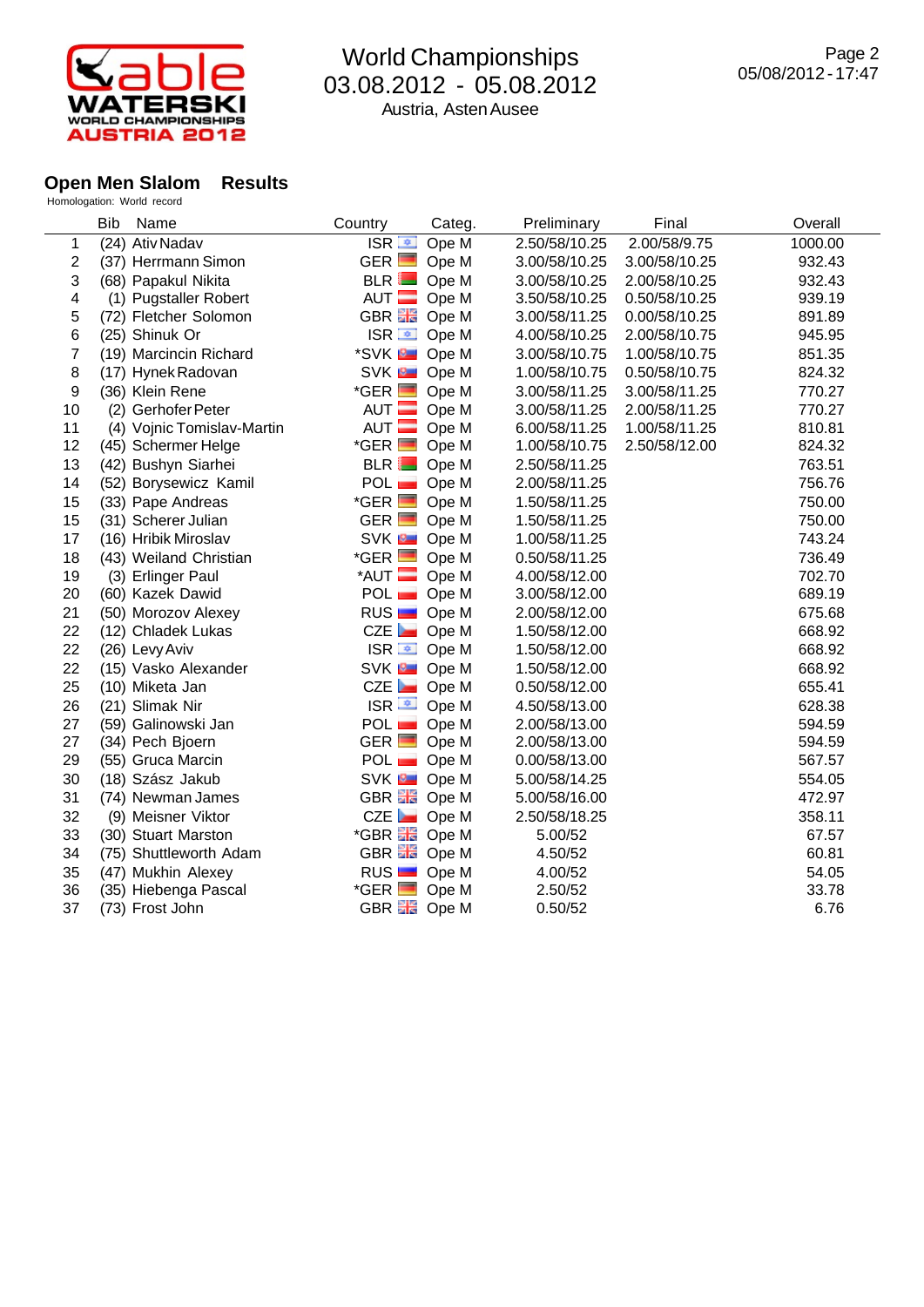

#### **Open Ladies Tricks Results**

Homologation: World record

|    | Bib<br>Name                | Country                | Categ. | Preliminary | Final                       | Overall |
|----|----------------------------|------------------------|--------|-------------|-----------------------------|---------|
|    | (48) Churokova Tatiana     | RUS <sub>I</sub>       | Ope F  | 8860        | 9470                        | 1000.00 |
| 2  | (71) Pavlova Olga          | $BLR$ $\blacksquare$   | Ope F  | 8530        | 8970                        | 947.20  |
| 3  | (66) Turets Iryna          | BLR                    | Ope F  | 8380        | 8930                        | 942.98  |
| 4  | (61) Kisialiova Katsiaryna | $*$ BLR $\blacksquare$ | Ope F  | 7700        | 8650                        | 913.41  |
| 5  | (54) Beliakova Mariya      | *BLR Ope F             |        | 8980        | 8640                        | 948.26  |
| 6  | (69) Meier-Gromyko Julia   | BLR Ope F              |        | 8750        | 8370<br><b>Video review</b> | 923.97  |
|    | (65) Dymant Iryna          | <b>BLR</b>             | Ope F  | 7510        | 8340                        | 880.68  |
| 8  | (41) Begun Anna            | $*$ BLR $\blacksquare$ | Ope F  | 7200        | 5290                        | 760.30  |
| 9  | (58) Buzina Anna           | RUS <b>D</b> Ope F     |        | 7050        |                             | 744.46  |
| 10 | (57) Mazurkiewicz Justyna  | POL <b>D</b> Ope F     |        | 6800        |                             | 718.06  |
| 11 | (10) Svecova Katerina      | CZE Ope F              |        | 5540        |                             | 585.01  |
| 12 | (27) Povolna Petra         | $CZE$ $\blacksquare$   | Ope F  | 5200        |                             | 549.10  |
| 13 | (8) Tomanova Katerina      | CZE                    | Ope F  | 4110        |                             | 434.00  |
| 14 | (20) Cseploova Veronika    | SVK <b>D</b> Ope F     |        | 3820        |                             | 403.38  |
| 15 | (46) Van De Crommert Linda | $NED$ Ope F            |        | 3540        |                             | 373.81  |
| 16 | (38) Mallwitz Chantal      | $GER$ $\Box$           | Ope F  | 2600        |                             | 274.55  |
| 17 | (62) Schall Bianca         | AUT $\equiv$           | Ope F  | 2350        |                             | 248.15  |
| 18 | (23) Ativ Aviv             | $ISR =$                | Ope F  | 1750        |                             | 184.79  |
| 19 | (7) Schall Nadine          | AUT $\equiv$           | Ope F  | 1320        |                             | 139.39  |

### **Open Men Tricks Results**

|    | Bib<br>Name            | Country              | Categ.                   | Preliminary | Final | Overall |
|----|------------------------|----------------------|--------------------------|-------------|-------|---------|
| 1  | (64) Isayeu Aliaksandr | *BLR <sup>1</sup>    | Ope M                    | 10210       | 11870 | 1000.00 |
| 2  | (70) Labkovich Ilya    | $*$ BLR $\Box$ Ope M |                          | 11490       | 11420 | 967.99  |
| 3  | (68) Papakul Nikita    | BLR Ope M            |                          | 6160        | 10020 | 844.14  |
| 4  | (42) Bushyn Siarhei    | BLR Ope M            |                          | 9710        | 8980  | 818.03  |
| 5  | (16) Hribik Miroslav   | SVK <b>B</b> Ope M   |                          | 8150        | 7810  | 686.60  |
| 6  | (34) Pech Bjoern       | $GER$ Ope M          |                          | 6790        | 7790  | 656.28  |
| 7  | (47) Mukhin Alexey     | RUS <b>D</b> Ope M   |                          | 7870        | 7510  | 663.02  |
| 8  | (37) Herrmann Simon    | GER Ope M            |                          | 6210        | 6210  | 523.17  |
| 9  | (17) Hynek Radovan     | SVK <b>B</b> Ope M   |                          | 6480        | 6090  | 545.91  |
| 10 | (60) Kazek Dawid       | POL <b>D</b> Ope M   |                          | 7790        | 5860  | 656.28  |
| 11 | (55) Gruca Marcin      | POL <b>D</b> Ope M   |                          | 6150        |       | 518.11  |
| 12 | (18) Szász Jakub       | SVK <b>B</b> Ope M   |                          | 6100        |       | 513.90  |
| 13 | (21) Slimak Nir        |                      | ISR <sup>■</sup> Ope M   | 5750        |       | 484.41  |
| 14 | (9) Meisner Viktor     | $CZE$ Ope M          |                          | 5670        |       | 477.67  |
| 15 | (31) Scherer Julian    | GER Ope M            |                          | 5590        |       | 470.94  |
| 16 | (26) Levy Aviv         |                      | ISR $\overline{=}$ Ope M | 5300        |       | 446.50  |
| 17 | (15) Vasko Alexander   | SVK <b>D</b> Ope M   |                          | 5170        |       | 435.55  |
| 18 | (44) Senge Robin       | GER Ope M            |                          | 5060        |       | 426.28  |
| 19 | (10) Miketa Jan        | $CZE$ Ope M          |                          | 4830        |       | 406.91  |
| 20 | (33) Pape Andreas      | $*GER$ $\Box$        | Ope M                    | 4600        |       | 387.53  |
| 21 | (12) Chladek Lukas     | $CZE$ Ope M          |                          | 4350        |       | 366.47  |
| 22 | (52) Borysewicz Kamil  | POL ∎                | Ope M                    | 3360        |       | 283.07  |
| 23 | (59) Galinowski Jan    | $POL$ $\blacksquare$ | Ope M                    | 3150        |       | 265.37  |
| 24 | (2) Gerhofer Peter     | $AUT$ Ope M          |                          | 1760        |       | 148.27  |
|    |                        |                      |                          |             |       |         |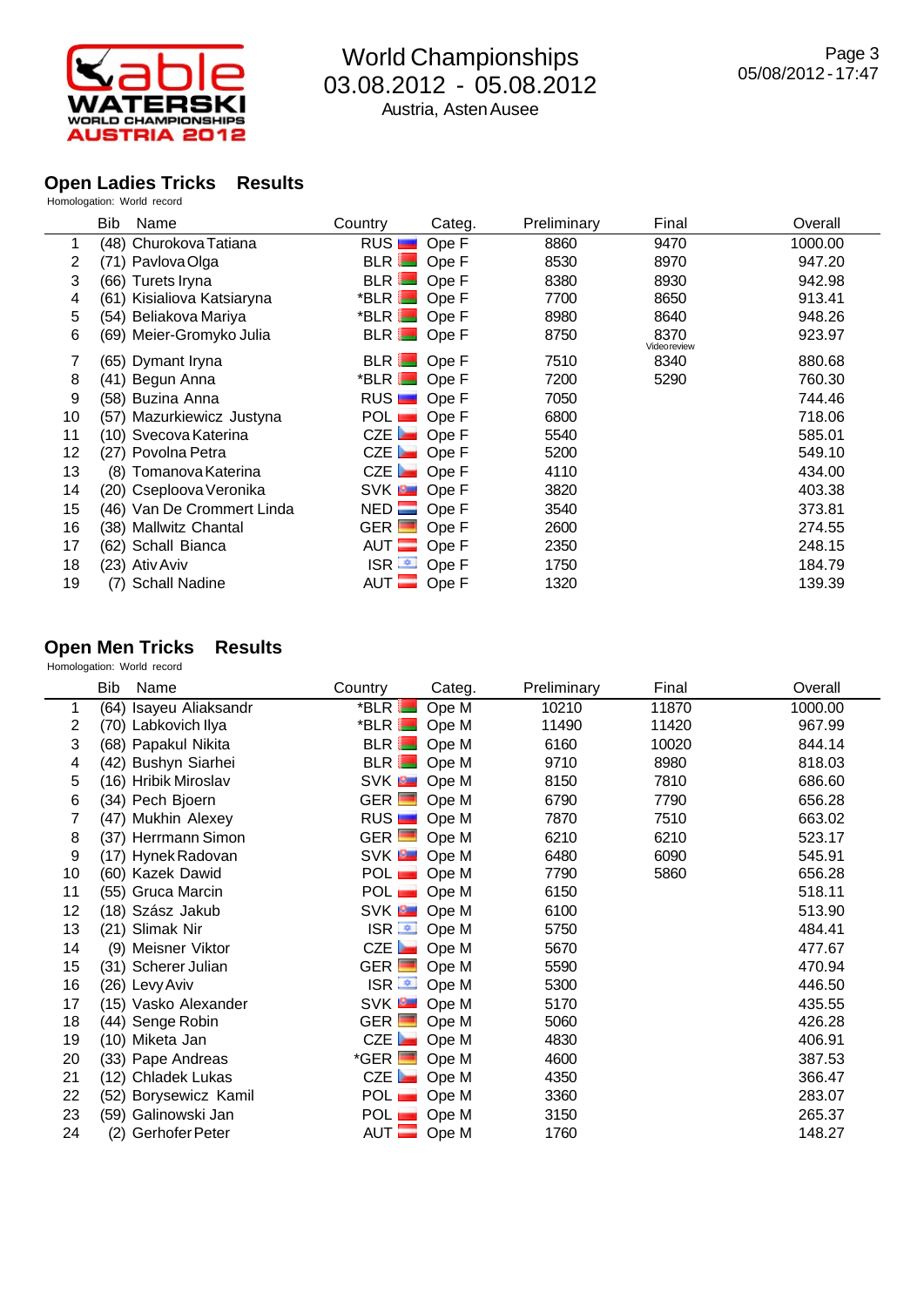

# **Open Ladies Jump Results**

|                | <b>Bib</b><br>Name         | Country                | Categ.      | Preliminary       | Final             | Overall |
|----------------|----------------------------|------------------------|-------------|-------------------|-------------------|---------|
|                | (66) Turets Iryna          | BLR                    | Ope F       | 48.3m             | 48.5m             | 1000.00 |
| $\overline{2}$ | (67) Straltsova Hanna      | $*$ BLR $\blacksquare$ | Ope F       | 43.7m             | 46.0m             | 935.06  |
| 3              | (69) Meier-Gromyko Julia   |                        | BLR Ope F   | 46.2m             | 45.2m             | 940.26  |
| 4              | (54) Beliakova Mariya      | $*$ BLR $\Box$ Ope F   |             | 39.6m             | 40.6m             | 794.81  |
| 5              | (27) Povolna Petra         | $CZE$ Ope F            |             | 40.1 <sub>m</sub> | 39.7m             | 781.82  |
| 6              | (71) Pavlova Olga          | BLR Ope F              |             | 40.2m             | 39.6m             | 784.42  |
|                | (7) Schall Nadine          | AUT Ope F              |             | 39.2m             | 39.1 <sub>m</sub> | 758.44  |
| 8              | (53) Waz Joanna            | POL <b>D</b> Ope F     |             | 40.0m             | 38.6m             | 779.22  |
| 9              | (65) Dymant Iryna          |                        | $BLR$ Ope F | 39.1 <sub>m</sub> |                   | 755.84  |
| 10             | (63) Rabchun Aliaksandra   | $*$ BLR $\Box$ Ope F   |             | 38.6m             |                   | 742.86  |
| 11             | (8) Tomanova Katerina      |                        | $CZE$ Ope F | 37.8m             |                   | 722.08  |
| 12             | (10) Svecova Katerina      |                        | $CZE$ Ope F | 36.0m             |                   | 675.32  |
| 13             | (62) Schall Bianca         | AUT Ope F              |             | 35.7m             |                   | 667.53  |
| 14             | (20) Cseploova Veronika    | SVK <b>D</b> Ope F     |             | 34.2m             |                   | 628.57  |
| 15             | (58) Buzina Anna           | RUS <b>D</b> Ope F     |             | 32.9m             |                   | 594.81  |
| 16             | (46) Van De Crommert Linda | $NED$ Ope F            |             | 28.3m             |                   | 475.32  |

#### **Open Men Jump Results**

|                | Name<br>Bib           | Country              | Categ. | Preliminary      | Final | Overall |
|----------------|-----------------------|----------------------|--------|------------------|-------|---------|
|                | (68) Papakul Nikita   | <b>BLR</b>           | Ope M  | 57.4m            | 57.6m | 968.18  |
| $\overline{2}$ | (59) Galinowski Jan   | POL                  | Ope M  | 55.3m            | 57.0m | 954.55  |
| 3              | (42) Bushyn Siarhei   | $BLR$ $\blacksquare$ | Ope M  | 55.6m            | 56.9m | 952.27  |
| 4              | (44) Senge Robin      | $GER$ $\Box$         | Ope M  | 55.3m            | 55.9m | 929.55  |
| 5              | (49) Ryanzin Vladimir | RUS <b>D</b> Ope M   |        | 59.0m            | 55.7m | 1000.00 |
| 6              | (32) Zinser Daniel    | $*GER$ $\Box$        | Ope M  | 55.8m            | 54.6m | 927.27  |
| 7              | (40) Maltzahn Daniel  | $*GER$ Ope M         |        | 53.9m            | 54.6m | 900.00  |
| 8              | (15) Vasko Alexander  | SVK <b>B</b> Ope M   |        | 53.1m            | 53.1m | 865.91  |
| 9              | (18) Szász Jakub      | SVK <b>B</b> Ope M   |        | 53.2m            | 51.6m | 868.18  |
| 10             | (52) Borysewicz Kamil | $POL$ $\blacksquare$ | Ope M  | 53.0m            | 51.0m | 863.64  |
| 11             | (16) Hribik Miroslav  | SVK <b>B</b> Ope M   |        | 52.9m            |       | 861.36  |
| 12             | (33) Pape Andreas     | $*$ GER $\Box$       | Ope M  | 52.5m            |       | 852.27  |
| 13             | (31) Scherer Julian   | GER Ope M            |        | 50.6m            |       | 809.09  |
| 14             | (34) Pech Bjoern      | GER Ope M            |        | 49.6m            |       | 786.36  |
| 15             | (60) Kazek Dawid      | POL <b>D</b> Ope M   |        | 46.1m            |       | 706.82  |
| 16             | (5) Hintringer Fabian | $AUT$ Ope M          |        | 45.9m            |       | 702.27  |
| 17             | (12) Chladek Lukas    | $CZE$ Ope M          |        | 43.8m            |       | 654.55  |
| 18             | (50) Morozov Alexey   | RUS <b>D</b> Ope M   |        | 43.3m            |       | 643.18  |
| 19             | (47) Mukhin Alexey    | RUS <b>D</b> Ope M   |        | 42.4m            |       | 622.73  |
| 20             | (55) Gruca Marcin     | POL Ope M            |        | 41.8m            |       | 609.09  |
| 21             | (17) Hynek Radovan    | SVK <b>B</b> Ope M   |        | 32.5m            |       | 397.73  |
| 22             | (2) Gerhofer Peter    | $AUT$ Ope M          |        | 0.0 <sub>m</sub> |       |         |
| 22             | (37) Herrmann Simon   | $GER$ Ope M          |        | 0.0 <sub>m</sub> |       |         |